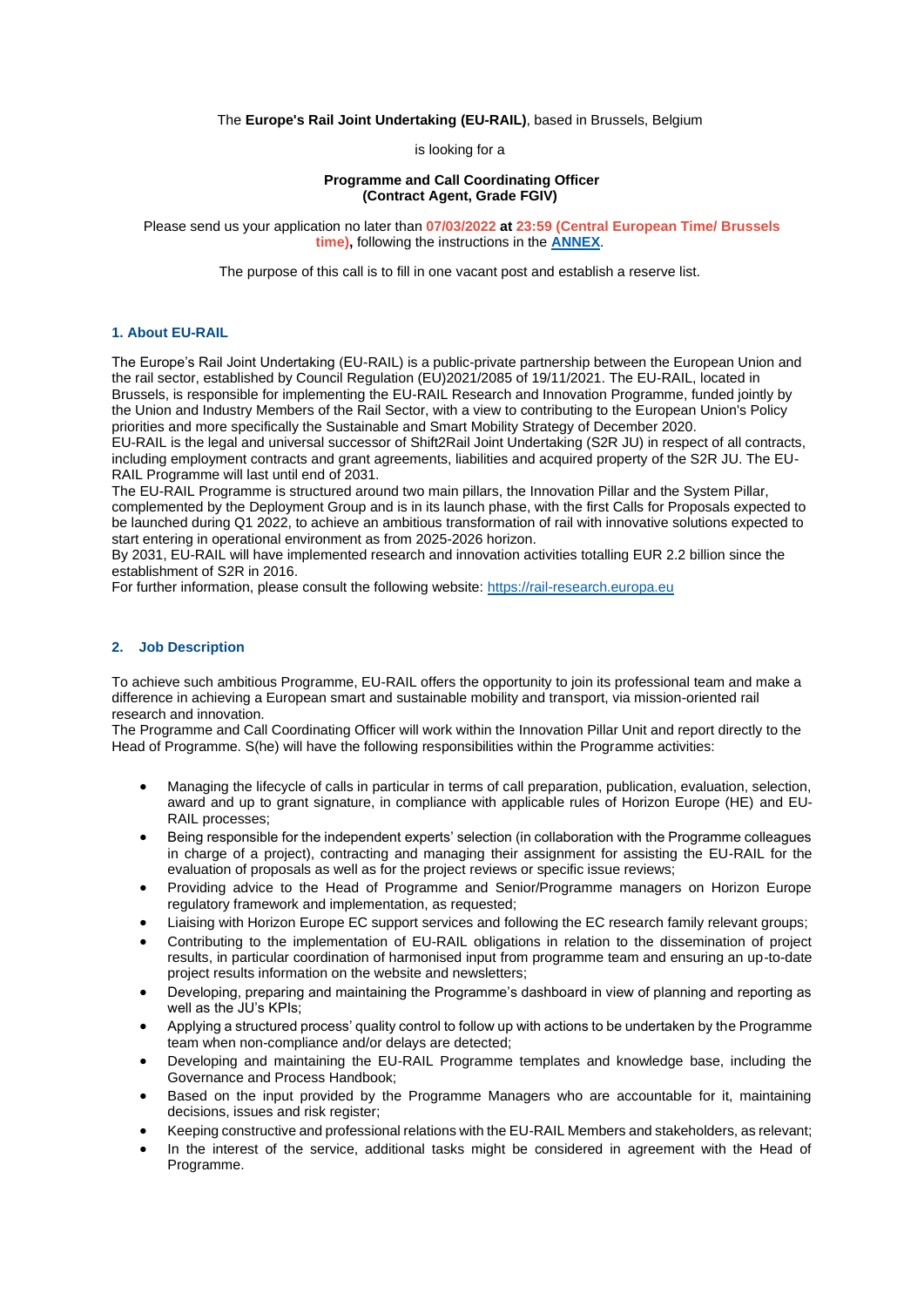# **3. Eligibility criteria**

Candidates will be considered for the selection phase on the basis of the following criteria to be fulfilled by the closing date for applications.

# **3.1. General conditions**

- be a national of a member state of the European Union;
- enjoy his/ her full rights as a citizen<sup>1</sup>;
- have fulfilled any obligations imposed by the applicable laws concerning military service;
- $\bullet$  be physically fit to perform the duties linked to the post<sup>2</sup>;
- meet the character requirements for the duties involved;
- have a thorough knowledge of one of the official EU languages and a satisfactory knowledge (at least B2 level) of another of these languages to the extent necessary for the performance of their duties.

## **3.2. Education**

• Have a level of education<sup>3</sup> which corresponds to completed university studies of at least three (3) years attested by a diploma;

In case you do not fulfil all the eligibility criteria, your application will not be taken into consideration. Eligibility criteria must be fulfilled by the deadline for applications, and maintained throughout the selection procedure and appointment.

## **4. Selection criteria**

Candidates selected based on the above eligibility criteria will then be evaluated according to the following selection criteria:

### **4.1. Essential qualifications and experience**

- At least 4 years of professional experience acquired in positions involving tasks similar to those described in the job description;
- At least 3 years of professional experience in project management;
- Excellent knowledge of the Microsoft Office Suite and in particular Excel advanced features;
- Excellent command of both written and spoken English, as this is the working language of EU-RAIL;

### **4.2. Advantageous qualifications and experience**

- Relevant experience in R&I activities, in particular in relation to the EU Framework Programmes for R&I (e.g. H2020, HE or other Union's Programmes);
- Working experience in a field related to the duties in an international and multicultural environment ;

### **4.3. Behavioural competences**

- Motivation open and positive attitude;
- Excellent inter-personal and communication skills;
- Excellent planning and organizational skills and ability to define priorities;
- Ability to work under pressure and respect deadlines;
- Sense of initiative and team spirit.

In order to be evaluated in the best possible way, candidates are invited to be as detailed and as clear as possible when describing their professional experience, specific skills and competences in their application form.